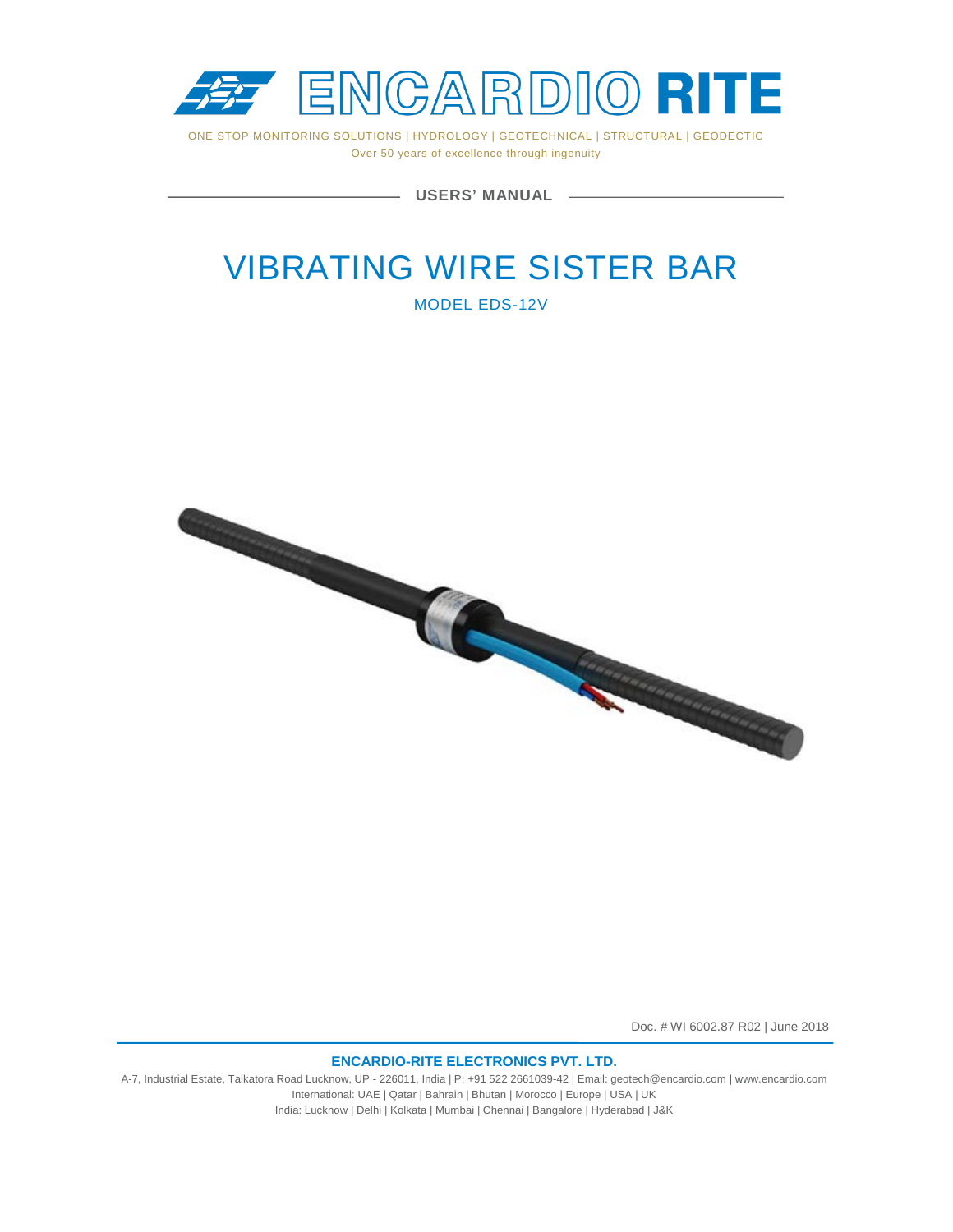## **TABLE OF CONTENTS**

| $\mathbf 1$      | <b>INTRODUCTION</b>                                                                                     | 1               |
|------------------|---------------------------------------------------------------------------------------------------------|-----------------|
| 1.1              | Features                                                                                                | 1               |
| 1.2              | Conventions used in this manual                                                                         | 1               |
| 1.3              | How to use this manual                                                                                  | 1               |
| $\mathbf{2}$     | <b>VIBRATING WIRE SISTER BAR STRAIN METER</b>                                                           | 3               |
| 2.1              | General description                                                                                     | 3               |
| $2.2\phantom{0}$ | Operating principle                                                                                     | 3               |
| 2.3              | Taking readings with the model EDI-54V vibrating wire indicator                                         | 4               |
| 2.4              | Tools & accessories required for installation                                                           | 5               |
| 2.5              | Sample test certificate                                                                                 | 6               |
| 3                | <b>INSTALLATION PROCEDURE AND TROUBLE SHOOTING</b>                                                      | 7               |
| 3.1              | Preparation of the sensor before installation                                                           | $\overline{7}$  |
| 3.2              | Installation procedure                                                                                  | 7               |
| 3.3              | <b>Extension of cable</b>                                                                               | 8               |
| 3.4              | Taking initial reading                                                                                  | 8               |
| 3.5              | Care of cable                                                                                           | 9               |
| 3.6              | Lightning protection                                                                                    | 10              |
| 3.7              | Trouble shooting                                                                                        | 10              |
|                  | Symptom: Strain gage reading unstable<br>3.7.1<br>3.7.2<br>Symptom: Strain gage fails to give a reading | 10<br>11        |
|                  |                                                                                                         |                 |
| 4                | <b>GENERAL CONSIDERATIONS</b>                                                                           | 12              |
| 4.1              | Conversion of reading to strain changes                                                                 | 12 <sup>2</sup> |
| 4.2              | Stress strain relationship                                                                              | 12              |
| 5                | THERMISTOR - TEMPERATURE RESISTANCE CORRELATION                                                         | 13              |
| 5.1              | Temperature resistance equation                                                                         | 13              |
| 5.2              | Temperature effect                                                                                      | 14              |
| 6                | <b>WARRANTY</b>                                                                                         | 15              |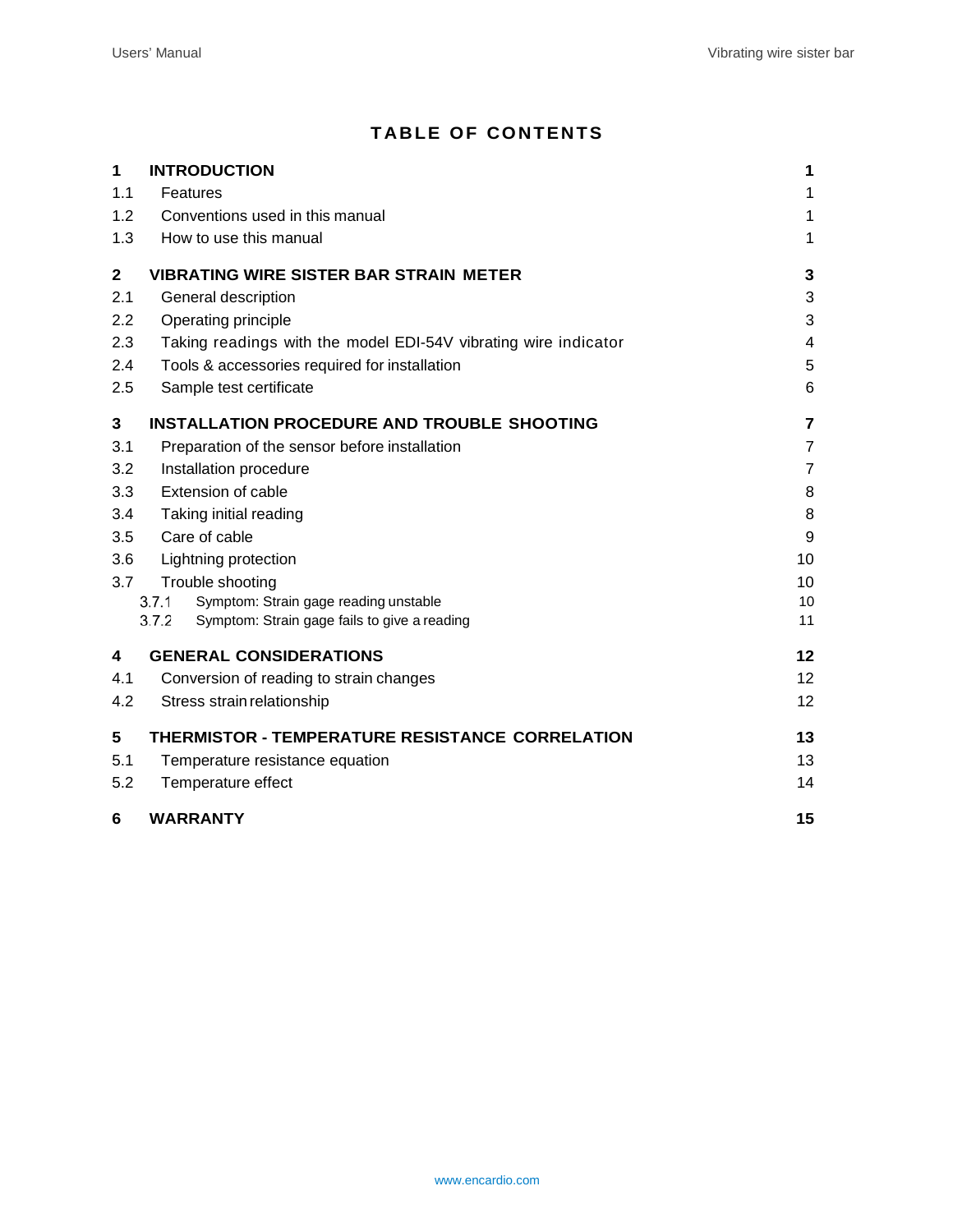## <span id="page-2-0"></span>**1 INTRODUCTION**

The Encardio-rite model EDS-12V vibrating wire sister bar strain meter is specially designed for embedment in concrete structures. It is ideal for measurement of strain in concrete structures such as piles, diaphragm/slurry walls, bridge abutments, tunnel lining, dams, foundations, etc.

The sister bar incorporates the latest vibrating wire technology to provide digital readout on a remote vibrating wire indicator or data acquisition system on magnitude and distribution of compressive and tensile strain in concrete structures and other areas of application where strain measurement is required. As an Encardio-rite convention, the '+' sign indicates tensile strain and the '-' sign indicates compressive strain. Main purpose of the strain gage is to indirectly quantit

atively determine stress and its variation with time. Change in stress is obtained by multiplying the measured strain by modulus of elasticity.

#### <span id="page-2-1"></span>**1.1 Features**

Model EDS-12V is the electrical strain meter of choice as its frequency output is immune to external noise, it is able to tolerate wet wiring common in geotechnical applications and is capable of transmission of signals to long distances. It has the following features:

- Thermally aged to minimize long term drift
- Rugged and reliable
- Can be used for embedment in soil or concrete.

The advantage of the vibrating wire strain gage over more conventional electrical resistance (or semiconductor) types lies mainly in the use of a frequency, rather than a voltage as the output signal from the strain gage. Frequency may be transmitted over a long cable length without appreciable degradation caused by variations in cable resistance, contact resistance, or leakage to ground.

For conditions requiring temperature measurement, a thermistor is permanently encapsulated inside the plucking coil assembly.

This user's manual covers description of the vibrating wire sister bar strain meter & its accessories, procedure for embedment of sensor in a concrete structure, method of taking observations and recording data.

**NOTE:** The sister bar is not suitable for measurement of dynamic strain.

#### <span id="page-2-2"></span>**1.2 Conventions used in this manual**

- **WARNING!** Warning messages calls attention to a procedure or practice, that if not properly followed could possibly cause personal injury.
- **CAUTION:** Caution messages calls attention to a procedure or practice, that if not properly followed may result in loss of data or damage to equipment.
- **NOTE:** Note contains important information and is set off from regular text to draw the users' attention.

#### <span id="page-2-3"></span>**1.3 How to use this manual**

This users' manual is intended to provide you with sufficient information for making optimum use of vibrating wire sister bar in your applications.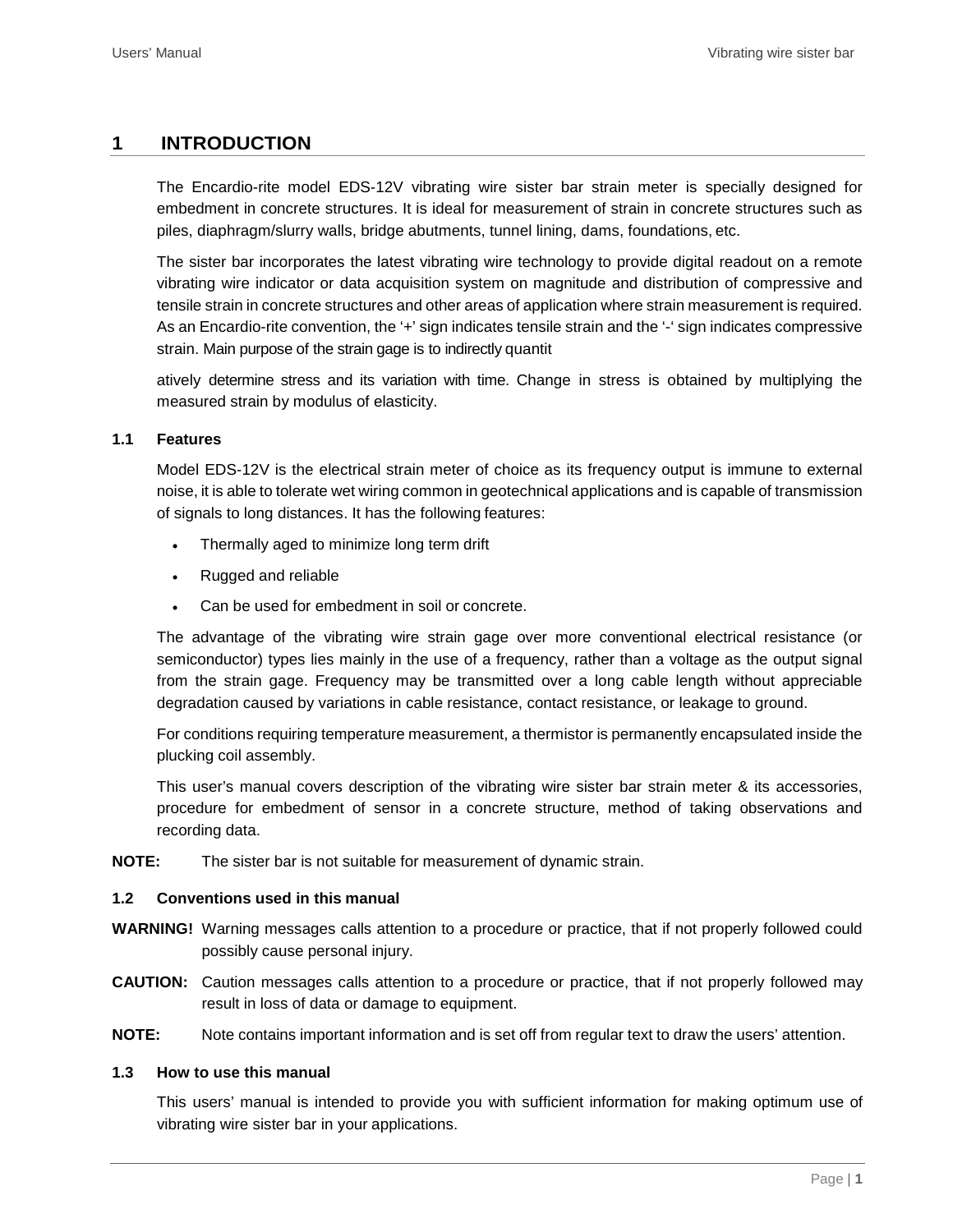**NOTE:** The installation personnel must have a background of good installation practices and knowledge of the fundamentals of geotechnics. Novices may find it very difficult to carry on the installation work. The intricacies involved in installation are such that even if a single essential but apparently minor requirement is ignored or overlooked, the most reliable of instruments will be rendered useless.

A lot of effort has been made in preparing this instruction manual. However the best of instruction manuals cannot provide for each and every condition in the field, which may affect the performance of the sensor. Also, blindly following the instruction manual will not guarantee success. Sometimes, depending upon field conditions, the installation personnel will have to consciously depart from the written text and use their knowledge and common sense to find the solution to a particular problem.

To make this manual more useful we invite your valuable comments and suggestions regarding any additions or enhancements. We also request you to please let us know of any errors, that you may find while going through this manual.

The manual is divided into a number of sections. Each section contains a specific type of information. The table of contents will guide you where to look for, in this manual if you need some specific information.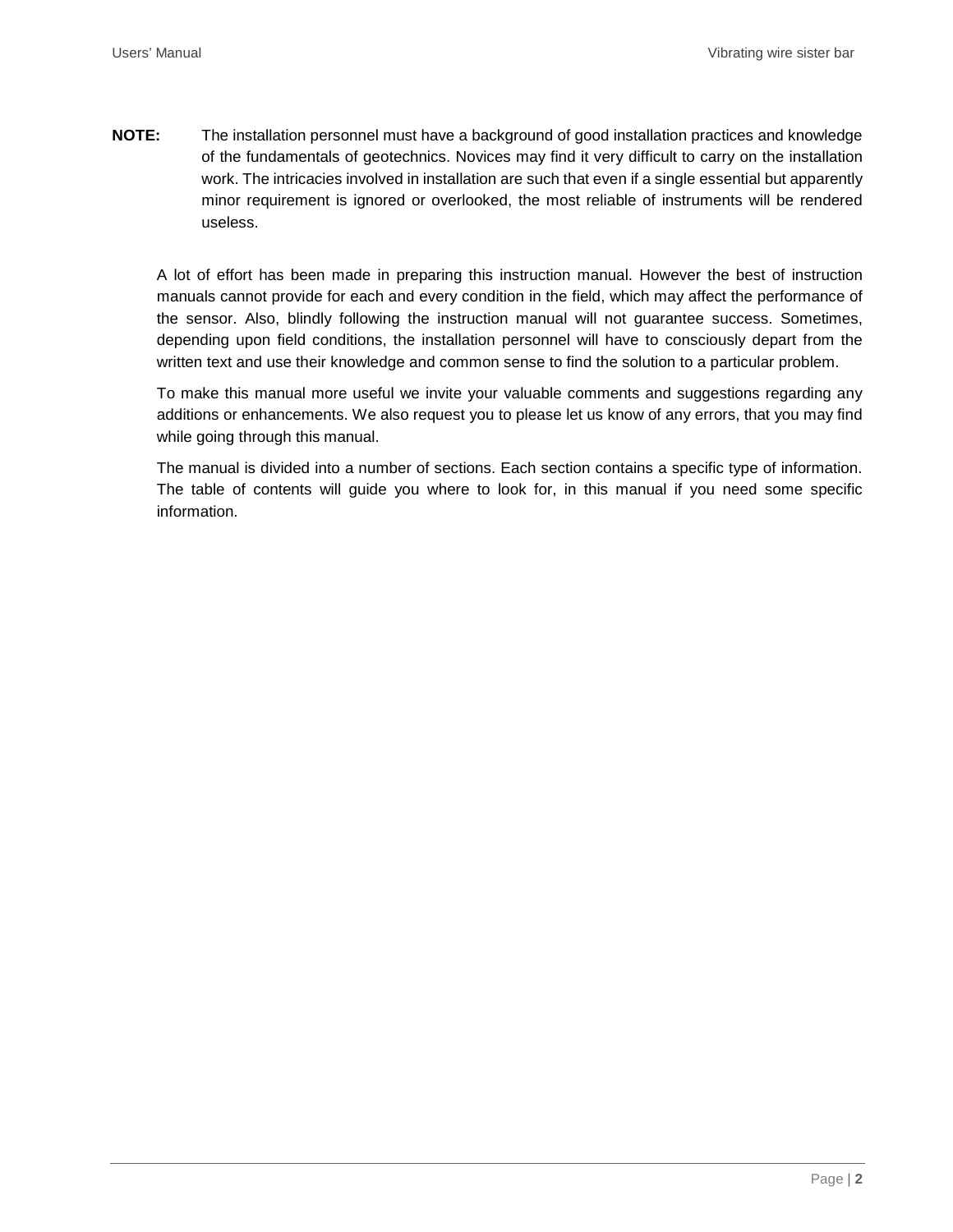## <span id="page-4-0"></span>**2 VIBRATING WIRE SISTER BAR STRAIN METER**

#### <span id="page-4-1"></span>**2.1 General description**

A sister bar is used where a load cell cannot be conveniently interposed to measure stress in a structure for reason of geometry, capacity or economy and where load and stress can be worked out with reasonable accuracy from knowledge of the relationship between stress and strain (modulus of elasticity). In such a case, it is very convenient to have a sister bar/strain gage, which can be embedded in the concrete structure.



Encardio-rite model EDS-12V vibrating wire sister bar strain meter consists of a hollow bar with vw strain gage mounted co-axially inside. The hollow bar is extended on the two sides with 12 or 16 mm  $\phi$ (nominal) reinforced bars. The reinforced extensions are long enough to ensure full transfer of the strain within the concrete to the strain gage.

The sensor is supplied ready for embedment in concrete by tying it alongside an existing length of rebar in the rebar cage. The strain transfer from the surrounding concrete to sister bar strain meter is uniform and equal. Sister bars can also be installed in pairs on both the sides of neutral axis to separate bending moments from axial load.

An in-built thermistor is provided for temperature measurement for accurate determination of effective strain.

#### <span id="page-4-2"></span>**2.2 Operating principle**

The vibrating wire sensor/strain gage basically consists of a magnetic, high tensile strength stretched wire, one end of which is anchored and the other end is displaced proportionally to the variation in strain. The stretched wire is thermally aged to minimize long-term drift and changes in calibration.

The strain gage works on the principle that if a coil/magnet assembly plucks a fixed length stretched magnetic wire; its frequency of vibration is proportional to the tension in the wire. Any change in strain, directly affects the tension in the wire, resulting in a corresponding change in its frequency of vibration. The strain is proportional to the square of the frequency that can be measured and displayed directly in µ strain by Encardio-rite's EDI-54V vibrating wire indicator.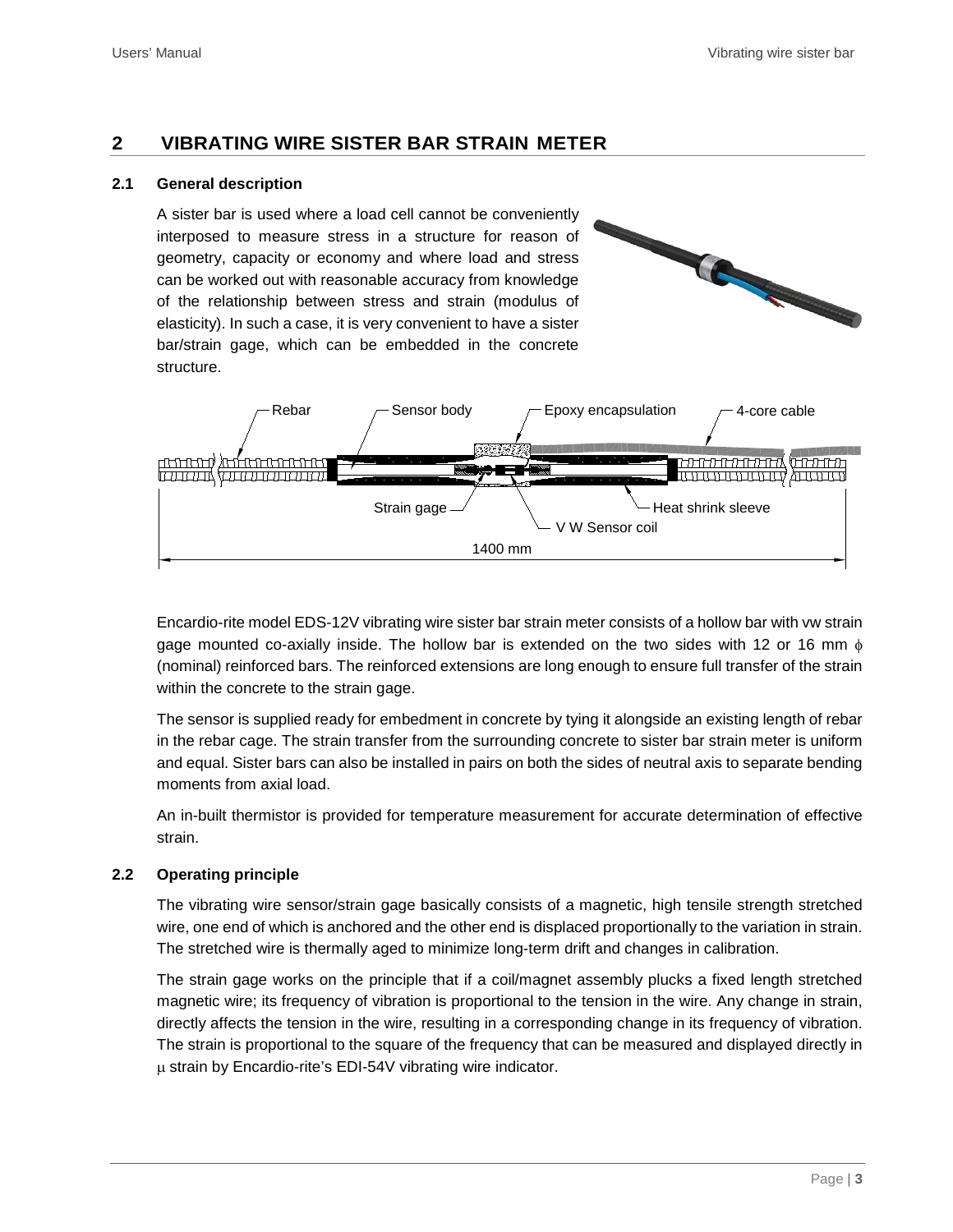#### <span id="page-5-0"></span>**2.3 Taking readings with the model EDI-54V vibrating wire indicator**

The model EDI-54V vibrating wire indicator is a microprocessor-based read-out unit for use with Encardio-rite's range of vibrating wire sensors. It can display the measured frequency in terms of time period, frequency, frequency squared or the value of measured parameter directly in proper engineering units. It uses a smartphone with Android OS as readout having a large display with a capacitive touch screen which makes it easy to read the VW sensor.

The EDI-54V vibrating wire indicator can store calibration coefficients from 10,000 vibrating wire sensors so that the value of the



EDI-54V Vibrating wire indicator

measured parameter from these sensors can be shown directly in proper engineering units. For transducers with built-in interchangeable thermistor, it can also display the temperature of the transducer directly in degree Centigrade.

The vibrating wire indicator has an internal non-volatile memory with sufficient capacity to store about 525,000 readings from any of the programmed sensors. Each reading is stamped with the date and time the measurement was taken.

Refer instruction manual WI-6002.112 of model EDI-54V for entering the transducer calibration coefficients. The gage factor of the model EDS-12V sister bar is given in the test certificate provided with every supply. The initial reading IR will be the actual reading in digits from the sister bar after it is embedded and properly set in concrete.

An internal 6 V 4 Ah rechargeable sealed maintenance-free battery is used to provide power to the vibrating wire indicator. A battery charger is provided to charge the internal battery which operates from 90 V to 270 V AC 50 or 60 Hz V AC mains. A fully discharged battery takes around 6 hours to get fully charged. The indicator uses a smartphone as a readout that has its own internal sealed rechargeable Li-ion maintenance battery as a power source. A separate battery charger/adapter unit for the smartphone, operating from universal AC mains supply is supplied with each EDI-54V indicator unit.

The EDI-54V vibrating wire indicator is housed in an impact resistant plastic moulded housing with weatherproof connectors for making connections to the vibrating wire transducer and the battery charger.

*For operating EDI-54V See: Doc. # WI 6002.112 R01.*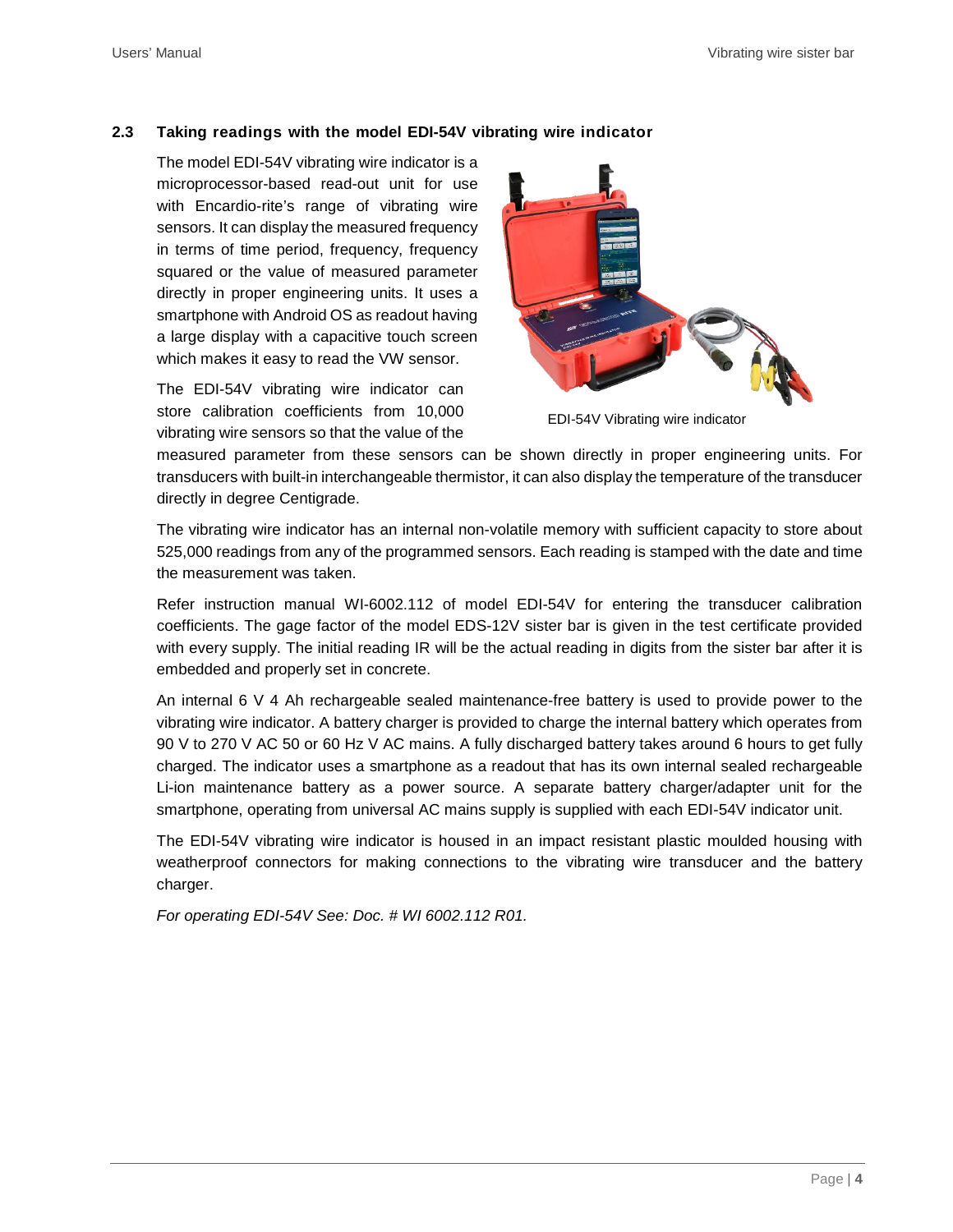#### <span id="page-6-0"></span>**2.4 Tools & accessories required for installation**

The following tools and accessories are recommended for proper installation of the sister bar.

- 1. Temperature controlled soldering iron 25 Watt
- 2. 63/37 rosin core solder wire
- 3. Acetone (commercial)
- 4. Hacksaw with 150 mm blade
- 5. Cable cutter
- 6. Surgical blade with holder
- 7. Wire stripper
- 8. Pliers 160 mm
- 9. Digital multimeter
- 10. Vibrating wire indicator (EDI-54V)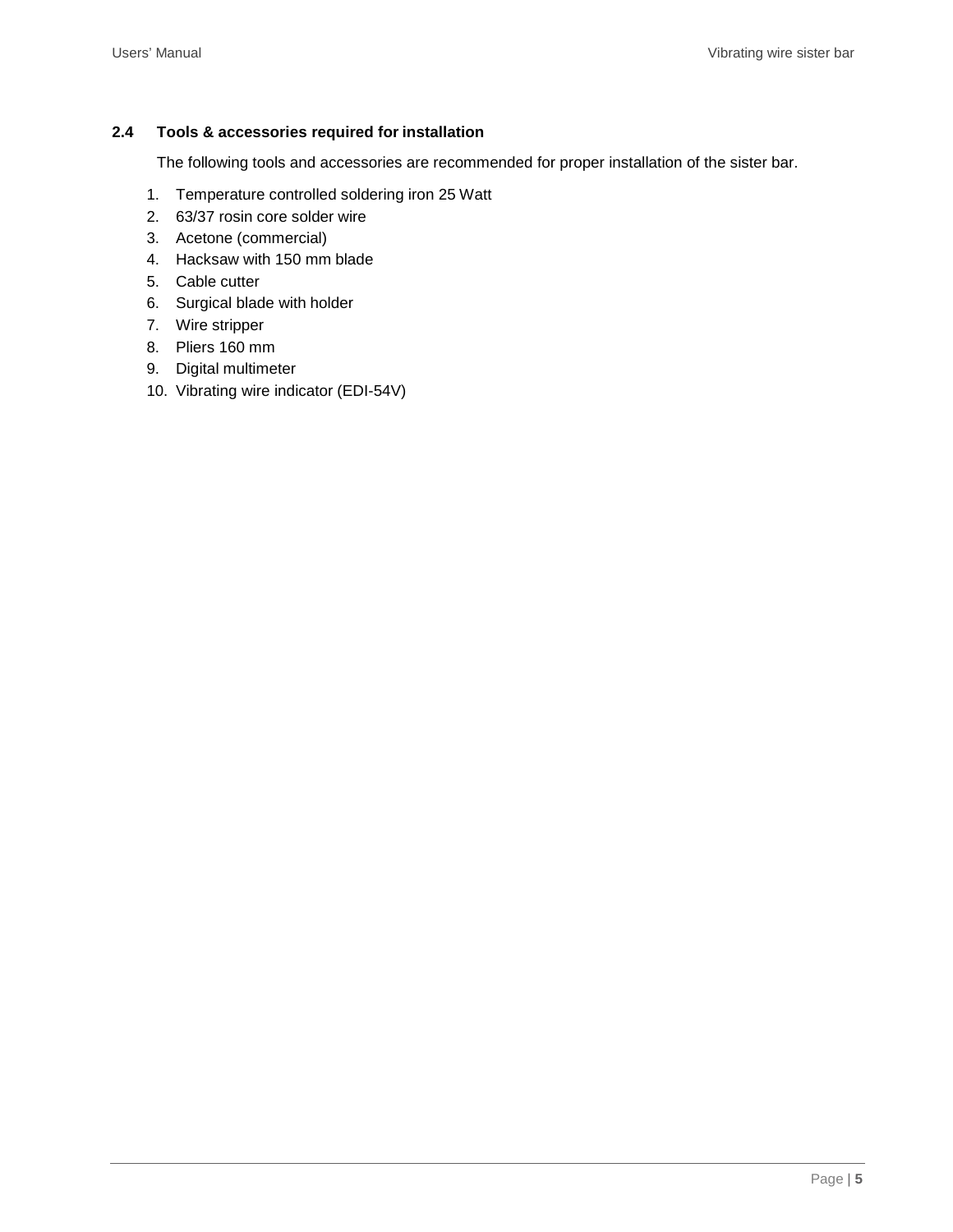#### <span id="page-7-0"></span>**2.5 Sample test certificate**

## **TEST CERTIFICATE**

| Instrument            | ٠. | Sister bar strain gage  | Date          | 25.06.2018 |
|-----------------------|----|-------------------------|---------------|------------|
| Model                 | ٠  | EDS-12V                 | Temperature : | 31°C       |
| Bar diameter          | ٠  | 12 mm nominal           |               |            |
| Operating temperature | ÷  | $-20$ to $80^{\circ}$ C |               |            |
| Serial No.            |    | <b>XXXXXXX</b>          |               |            |

| Applied load | Observed digit |            | Best fit | Non-linearity    |      |
|--------------|----------------|------------|----------|------------------|------|
| (kg)         | Cycle $# 1$    | Cycle $#2$ | Average  | (kg)             | (%   |
| 100          | 7370.4         | 7372.2     | 7371     | 105.24           | 0.17 |
| 500          | 7630.1         | 7629.8     | 7630     | 496.90           | 0.10 |
| 1000         | 7959.1         | 7958.1     | 7959     | 994.55           | 0.18 |
| 1500         | 8290.4         | 8292.7     | 8292     | 1498.72          | 0.04 |
| 2000         | 8624.1         | 8625.3     | 8625     | 2003.19          | 0.11 |
| 2500         | 8956.2         | 8955.4     | 8956     | 2504.56          | 0.15 |
| 3000         | 9280.3         | 9281.5     | 9281     | 2996.84          | 0.11 |
|              |                |            |          | Max error (%FS): | 0.18 |

**\*** Regression zero (digit) = 7301.80

\* The above calculation uses a linear regression method. The value of regression zero given is ideal for straight line non-linearity calculation but is different from actual no load zero reading.

| Digit           | f $2/1000$ | (where f is frequency in Hz) |
|-----------------|------------|------------------------------|
| Gage factor (G) | 5.989E-01  | u-strain / digit             |

µ-strain is calculated using following equation:

 $\mu$ -strain = G(R1 - R0) where  $R1$  = current reading

R0 = Initial reading in digits and must be recorded at the time of Installation.

Pin configuration/wiring code:

| Red & black: Signal |                                                 | Green & white: Thermistor |  |
|---------------------|-------------------------------------------------|---------------------------|--|
|                     | Cable length : 10 feet/3 m; CS0702 4 core cable |                           |  |

Checked by Tested by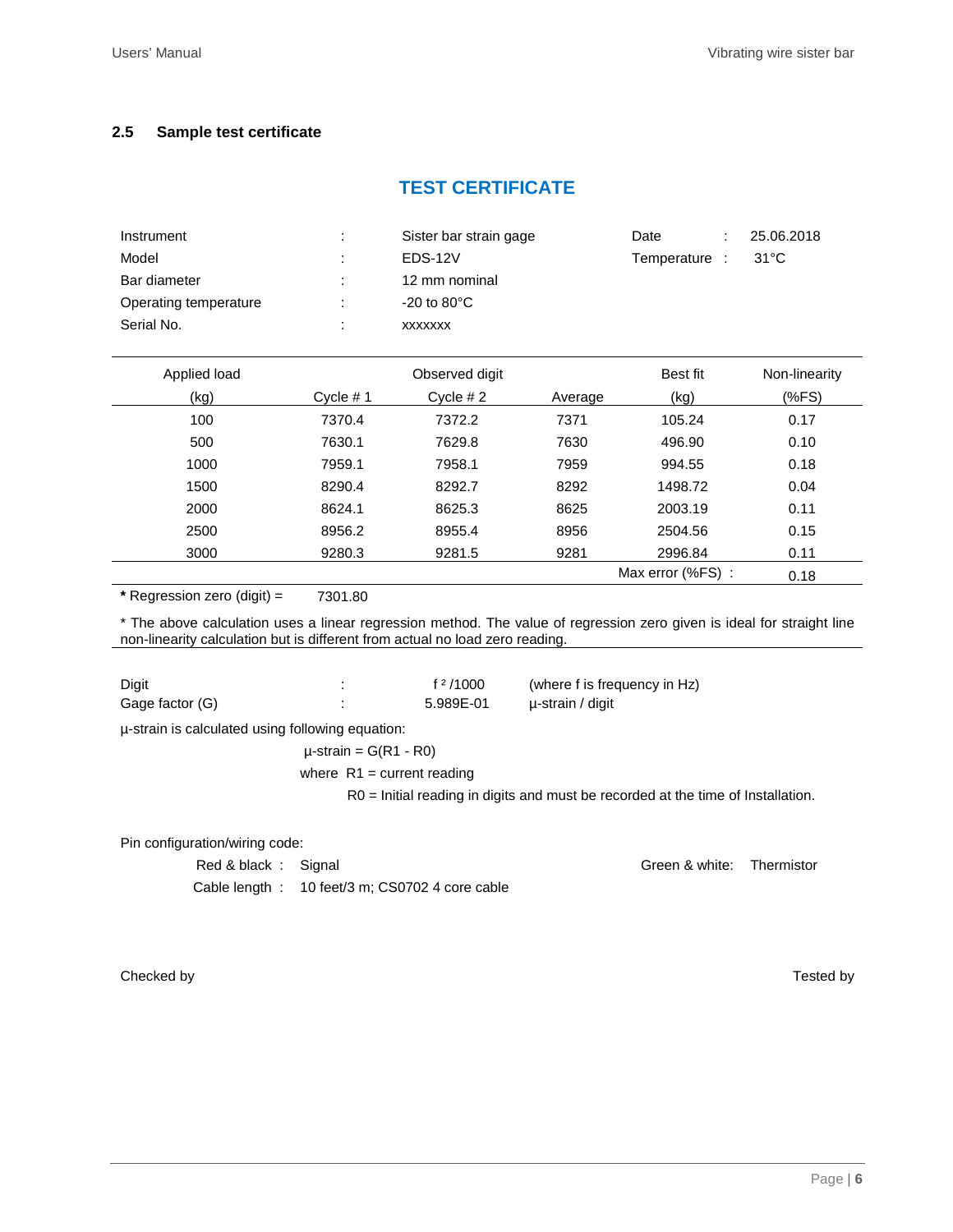## <span id="page-8-0"></span>**3 INSTALLATION PROCEDURE AND TROUBLE SHOOTING**

#### <span id="page-8-1"></span>**3.1 Preparation of the sensor before installation**

The first step is to check the sensor before installation for proper functioning. This should be done in an environmentally clean atmosphere, conducive to maintaining good quality at a location like a steel yard or warehouse. All preliminary work on the sensor should be done at a covered location remote from the dirt and adverse weather that may exist at the work site.

Check the working of the sensor as follows:

- Coil resistance measured by digital multimeter between red and black leads should lie between 45- 65 Ohm at 25º C. Determine resistance at room temperature from thermistor temperature resistance chart in § 5. This resistance should be equal to that between pins marked green and white. For example, in case room temperature is 25º C, this resistance would be 3,000 Ohm.
- The resistance between any lead and the protective armour should be  $>$  500 M Ohm.
- Connect sensor to model EDI-54V portable vibrating wire indicator. Initial offset reading in frequency should be stable and between 2300–3000 Hz.
- Press 'TEMP' key on vibrating wire indicator. The display will indicate the room temperature in degree Centigrade.
- **CAUTION:** The sister bar strain gage is a delicate and sensitive instrument. It should be handled with care. Twisting it or applying too much force on it may result in permanently damaging it. While checking the sister bar strain gage, do not apply too much tension as the wire maybreak.

#### <span id="page-8-2"></span>**3.2 Installation procedure**

Driven piles, drilled shafts, diaphragm walls, rafts normally involve simple cross sections of reinforced bars subjected to compression and some bending. Location of sister bars should be selected carefully taking into consideration any bending involved.

For installation, soft iron wires/cable ties are usually used to attach the sister bar to reinforcing bars at desired locations. Normally, the tie wires should be aligned perpendicular to the axis of the sister bar such that any movement of reinforcing bars during the pouring of the concrete will not exert a pull on the strain gage and distort or damage it. Tie wires should normally be tied near the ends of the sister bar rod as shown in the figure.





Route the sensor cable along the reinforce bar to the junction box, tying it at every 1 m with nylon cable ties. Do not use soft iron ties on cable as it can cut the cable.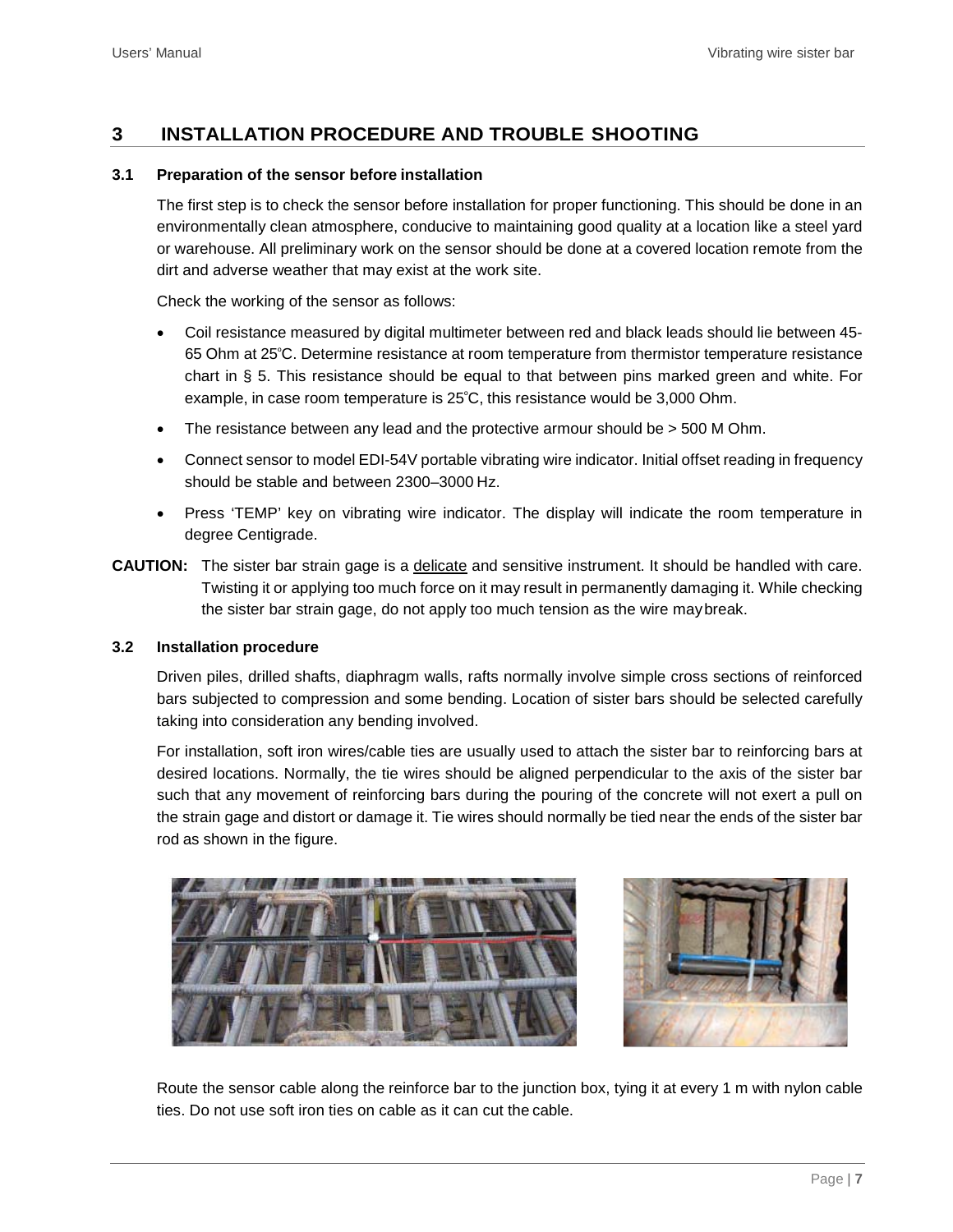While installation, remember to note the location and serial number of all sister bars. This is necessary for applying correct calibration factors from respective test certificate for readings.

**NOTE:** Sister bars are usually installed in pairs on both the sides of neutral axis to separate bending moments from axial load.

#### <span id="page-9-0"></span>**3.3 Extension of cable**

Very careful and skilled cabling is required in installation of sister bar as sensor/cable joint and a large part of cable is permanently embedded and no future access is available for maintenance or corrective action.

Sister bars are supplied with standard PU sheathed 4- core cable color coded as follows.

| Red/Black   | VW sensor  |
|-------------|------------|
| Green/White | Thermistor |

Length of cable depends on customer requirement. It is recommended that sensors be supplied with the complete length of cable required.



However, in case client wants to extend different cable at site, sister bars can be supplied with standard 1 m length of cable. Cable can be extended at site using a 1:1 junction box available from Encardio-rite. The cable joint should be made watertight by using an epoxy based splicing kit. Cable jointing compound 3M Scotch Cast Electrical Kit 2131 is stocked by Encardio-rite and is available in 100, 200 and 500 cc packing.

After completing the cable extension, make sure to check the working of the sensor again following the procedure described above in § 3.1.

**Note:** Any suitable two component cable jointing compound available in your region can be used in place of the 3M Scotch Cast Electrical Kit 2131. If required, you can also procure the compound from us.

#### <span id="page-9-1"></span>**3.4 Taking initial reading**

1. Take one reading before concreting. While concrete sets, take daily strain gage temperature reading (by pressing TEMP button) and frequency<sup>2</sup>/1000 (digits) reading (by pressing FREQ<sup>2</sup> button) of EDI-54V read-out unit. Go on taking these reading till concrete sets properly. Initial reading 'IR' to be entered in EDI-54V should be considered only after concrete sets properly and reading in digits is almost constant. The initial reading in digits is very important because all future readings are referred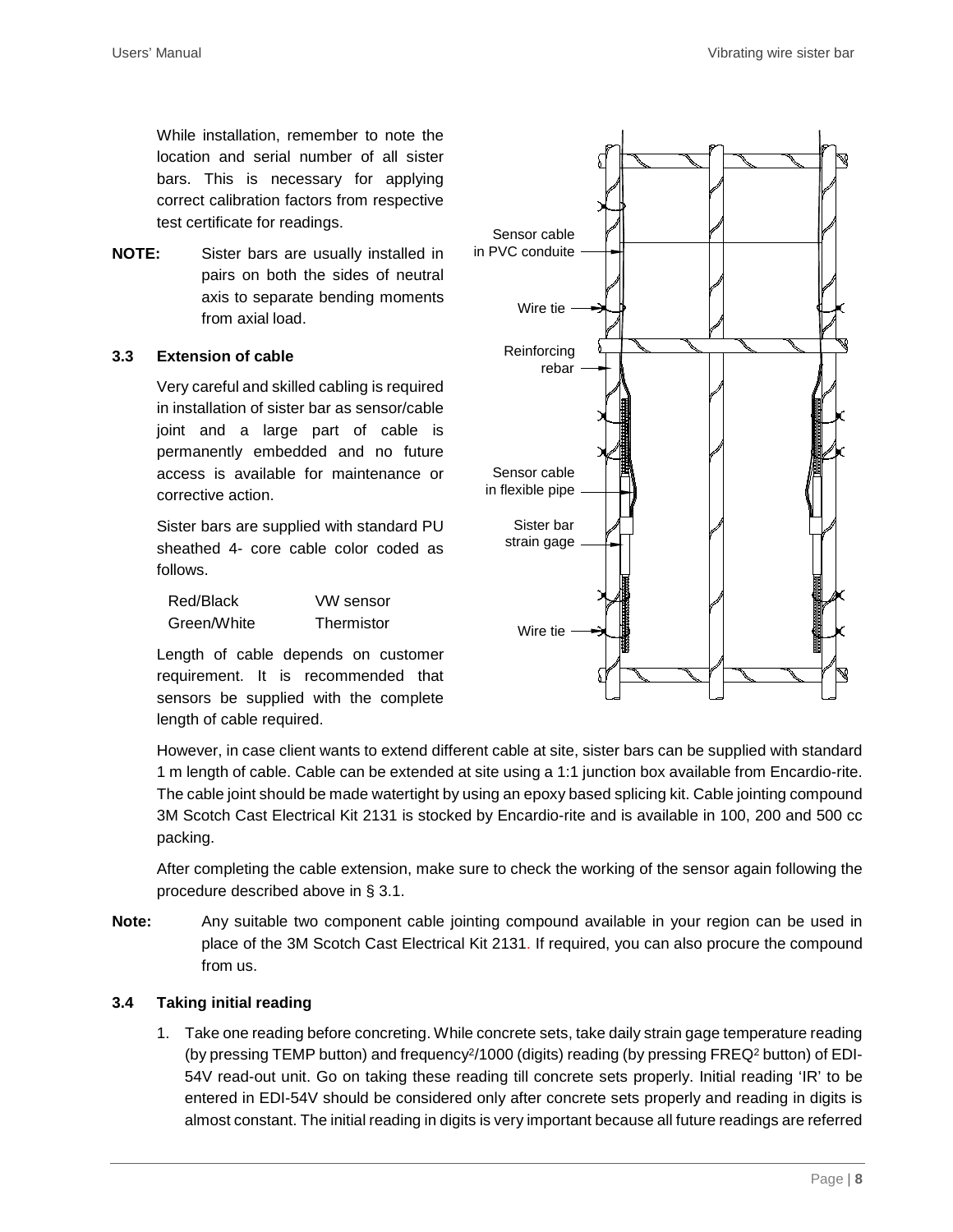to this initial reading to determine any change in stress. The initial reading in digits along with the gage factor (from individual test certificate), constitute the calibration constants required to be fed into the EDI-54V vibrating wire indicator as set-up data for model EDS-12V.

- 2. Feed the calibration constants. The EDI-54V is programmed to accept this initial reading as 'IR' in set-up data. The indicator will then prompt to enter the gage factor 'GF'. Enter the gage factor as specified in the batch test certificate. After set-up ends restart indicator. In engineering units mode for this channel, pressing the 'UNITS' key on the vibrating wire indicator will now display around '0.0 ue' (micro strain). Any subsequent reading at any other time by pressing the 'UNITS' key will show an increase or decrease from this reading and automatically give the microstrains developed during the period.
- **NOTE:** The initial frequency reading is very important because all future readings are referred to this initial reading to determine any change in stress. Consequently a minimum of two readings taken daily after installation should be repeatable. It is a good practice to take readings regularly during the first few days to ensure that the data is stable and a correct initial reading is fed into the vibrating wire indicator as a calibration constant. In case the readings are not repeatable within a certain tolerance, the installation, strain gage or the vibrating wire indicator may be defective. The cause must be evaluated and if there is a problem, it should be rectified.

#### <span id="page-10-0"></span>**3.5 Care of cable**

- 1. Care should be taken that the installed sister bars (strain gage) and the cable are properly protected. Protect cable from accidental damage by heavy equipment or flying rocks and debris. Use any practical method to protect the cable. Conduits should not be used where flow of water along the instrument leads must be prevented.
- 2. Keep the ends of the lead wires clean and dry. In case several sister bars are installed at the same location, they may be terminated in an IP-67 junction/switch box and a multi-core cable used for transmitting the readings to any central observation post.
- 3. Cable should be marked with permanent markers by the use of stainless steel or plastic tags stamped with the appropriate sister bar serial number. The tags should be such that they do not damage or cut the cable. Temporary identification can be done by writing the serial number of the sister bar, its code number and the location at which it is installed, on a strip of paper, placing the strip on the cable and covering it with a transparent plastic cello tape. Permanent identification is necessary to prevent errors in making proper connections and to insure correct splicing if cable is cut or, broken.

With the best possible precautions, mistakes may still occur. Tags may get lost due to the cable getting accidentally cut. Encardio-rite uses the convention that looking from the observation post towards the sensor, the cable from the most distant sensor is always at the left hand side. In that order, the cable from the closest sensor is at the extreme right.

**CAUTION:** The single most important factor leading to loss of worthwhile data from sensors is losing track or identification of cable ends. Proper identification and marking of cables should not be taken casually. Care should be taken to put an identification tag at the point where the cable comes out of the structure such that cable identity is not lost if the cable gets cut or damaged. Route the cable properly to the location where readings have to be taken, taking care that it is suitably protected. Lead wires must be protected from mechanical damage and their ends from water.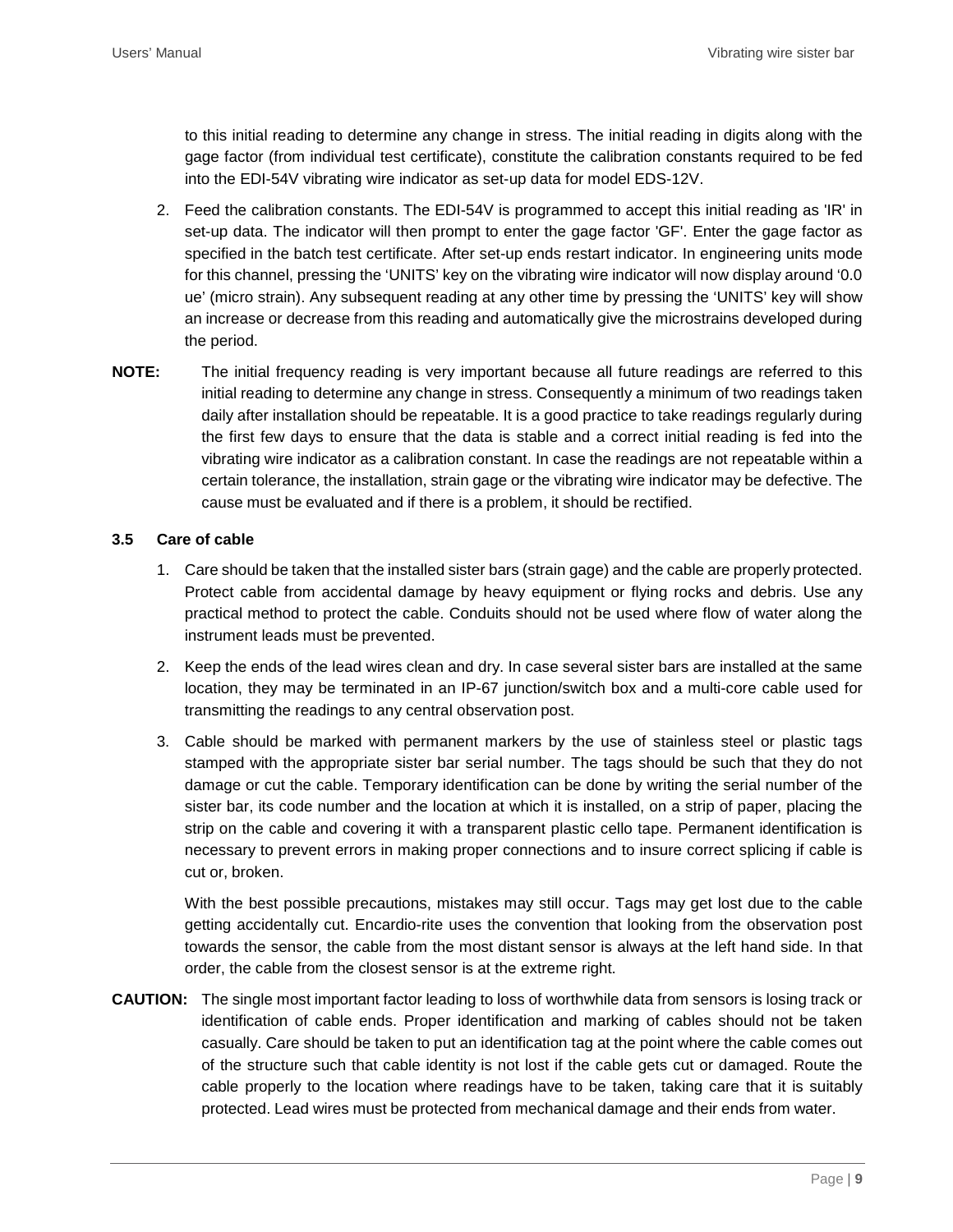#### <span id="page-11-0"></span>**3.6 Lightning protection**

Lightning during thunderstorms can induce short spikes of sufficiently high electrical energy in the wires connecting the vibrating wire sensor to the readout instrument that can damage the coils in the sensor assembly. Some measure of lightning protection for the vibrating wire sensor is recommended if the sensor is mounted in the field or in open areas and connected to the readout instrument through long wires. However, these protection schemes will not protect the sensor against direct or near direct lightning strikes. Lightning protection is generally not required if the connecting wire is very short, say only a few meters in length, or both the sensor and the vibrating wire indicator is used inside a shielded structure, e.g. a building.

Model EDS-12V vw sister bar strain meter is not available with any integral lightning protection component. If lightning protection is desired one of the following options may be used:

- Surge arrestors like Gas Discharge Tubes (GDT) or TransZorbs→ (registered trademark of General Semiconductor Industries) may be fixed to the gage cable as near to the gage as possible and epoxy potted in place. The ground conductor would have to be connected to an earthing stake or the steel structure itself.
- If the sister bar is mounted close to a junction box or a multiplexer, the surge arrestor component can be mounted in the junction box or the multiplexer box itself. Encardio-rite can provide junction boxes and multiplexers with lightning protection installed as an option (specify while ordering).
- Lightning arrestor boards and enclosures are available from Encardio-rite, which can be installed at the exit point of the structure being monitored. Consult the factory for additional information on these or alternate lightning protection schemes.

#### <span id="page-11-1"></span>**3.7 Trouble shooting**

After installation, the sister bar is usually inaccessible. Maintenance and troubleshooting of the Model EDS- 12V vw sister bar strain meter is consequently limited to periodic checks of cable connections and maintenance of terminals.

#### <span id="page-11-2"></span>**Symptom: Strain gage reading unstable**

- Check the insulation resistance. The resistance between any lead and the protective armour should be > 500 M Ohm.
- Check if the vibrating wire indicator works with another strain gage? If not, the vibrating wire indicator may have a low battery or be malfunctioning. Consult the manual of the vibrating wire indicator for charging or trouble shooting instructions.
- Use another vibrating wire indicator to take the reading.
- Check if there is a source of electrical noise nearby? General sources of electrical noise are motors, generators, transformers, arc welders and antennas. If so, the problem could be reduced by shielding from the electrical noise.
- The reading may be outside the specified range (either compressive or tensile) of the strain gage? The gage may have become too slack or too tight. Inspection of data collected might indicate this possibility.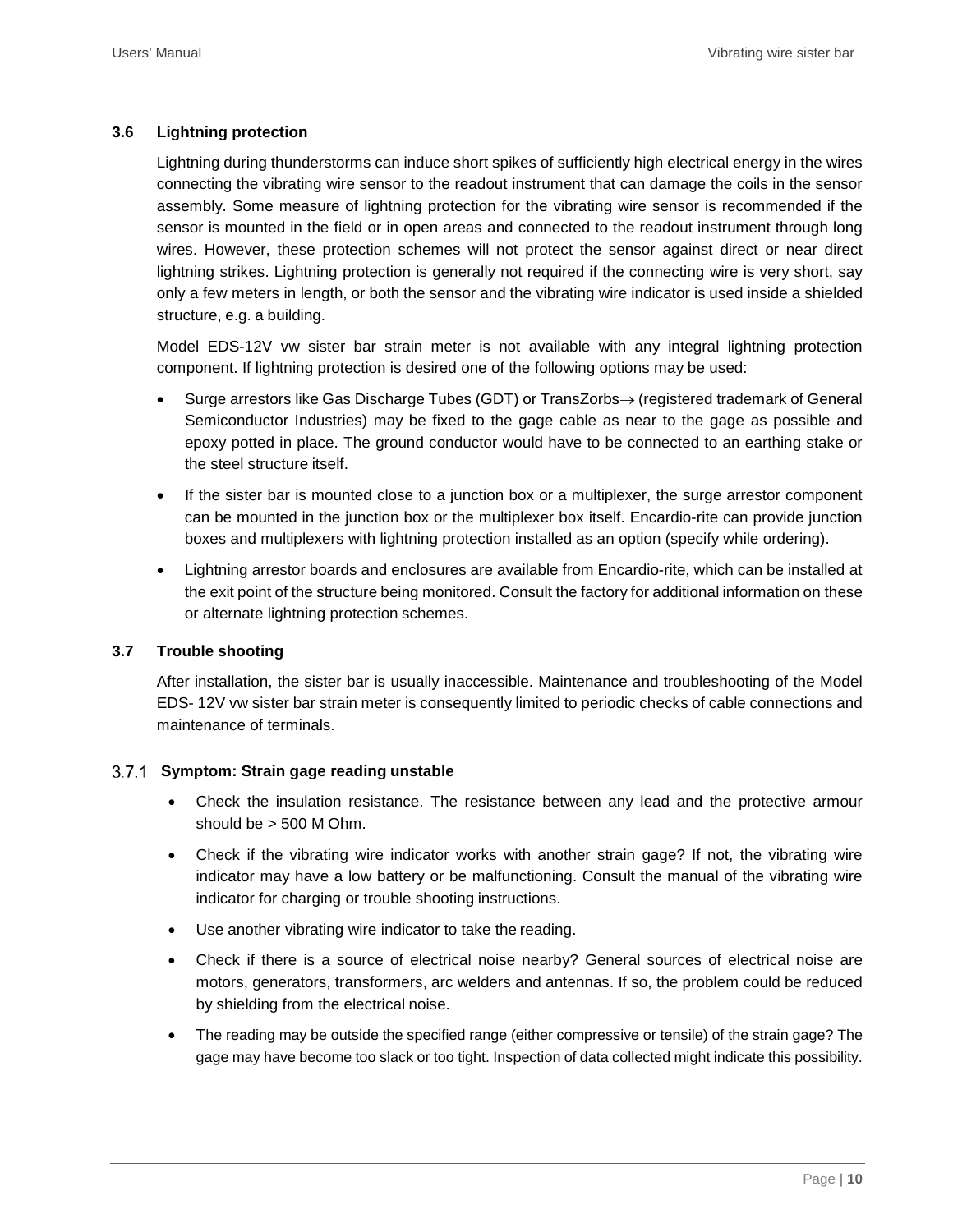#### <span id="page-12-0"></span>**Symptom: Strain gage fails to give a reading**

- The cable may be cut or crushed? Check the nominal resistance between the two gage leads using an Ohmmeter. It should be within 45 - 65 Ohm.
- Check if the vibrating wire indicator works with another strain gage? If not, the vibrating wire indicator may have a low battery or be malfunctioning. Consult the manual of the vibrating wire indicator for charging or trouble shooting instructions.
- Use another vibrating wire indicator to take the reading. The reading may be outside the specified range (either compressive or tensile) of the strain gage? The gage may have become too slack or too tight. Inspection of data collected might indicate this possibility.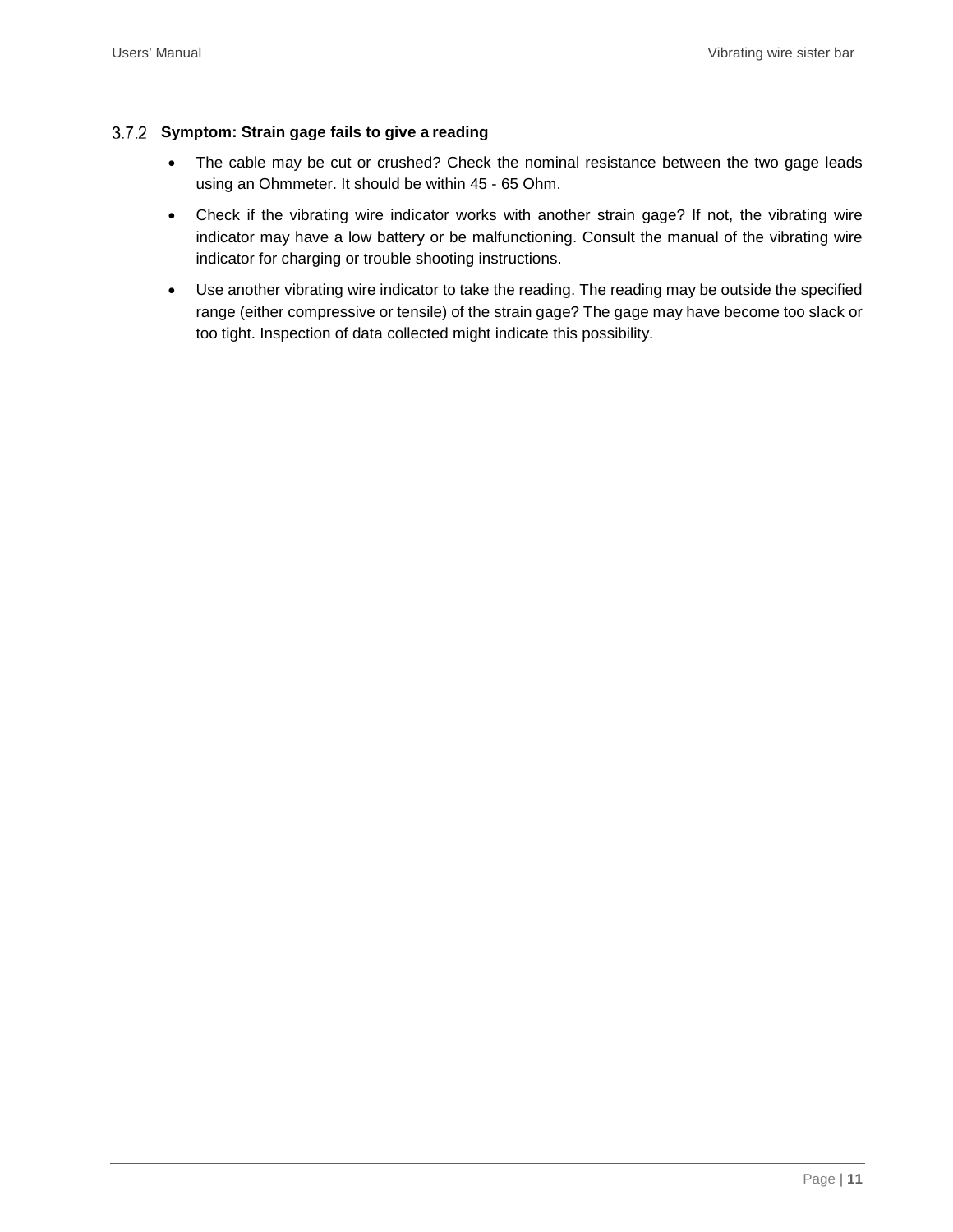## <span id="page-13-0"></span>**4 GENERAL CONSIDERATIONS**

#### <span id="page-13-1"></span>**4.1 Conversion of reading to strain changes**

By selecting the channel number and pressing the 'UNITS' key, the EDI-54V readout when connected to Model EDS-12V vibrating wire sister bar strain meter, will display the change in strain directly in  $\mu$ strain. Thus, the change in strain between the initial state ( $\varepsilon$ <sub>0</sub>) and any subsequent state ( $\varepsilon$ <sub>1</sub>) can be directly read on the EDI- 54V vibrating wire indicator. Compressive strain is indicated by a '-'sign and tensile strain by a '+' sign.

 $\mu \in$  apparent =  $(\epsilon_1 - \epsilon_0)$ 

#### <span id="page-13-2"></span>**4.2** Stress strain relationship

 $\frac{\sigma}{c}$  = E

Strain data is rarely of interest. Whereas strain gages measure strain or deformation of the structure, the designer is more interested in the structural load or stress. This requires a conversion from the measured strain to computed stress. In case of steel, if modulus of elasticity is known, deformation is in elastic limits and temperature is recorded, conversion from strain to stress is straightforward.

Strain changes with time are computed from the sister bar readings taken at different intervals, and by comparing with some initial reading taken at time zero. Selection of the initial reading depends upon the purpose of the measurement. If actual stress in the structural member is required, the initial reading is best taken when the structural member is under no load.

Temperatures should be recorded at the time of each reading along with notes concerning construction activity taking place. This data might supply logical reasons for observed changes in the readings.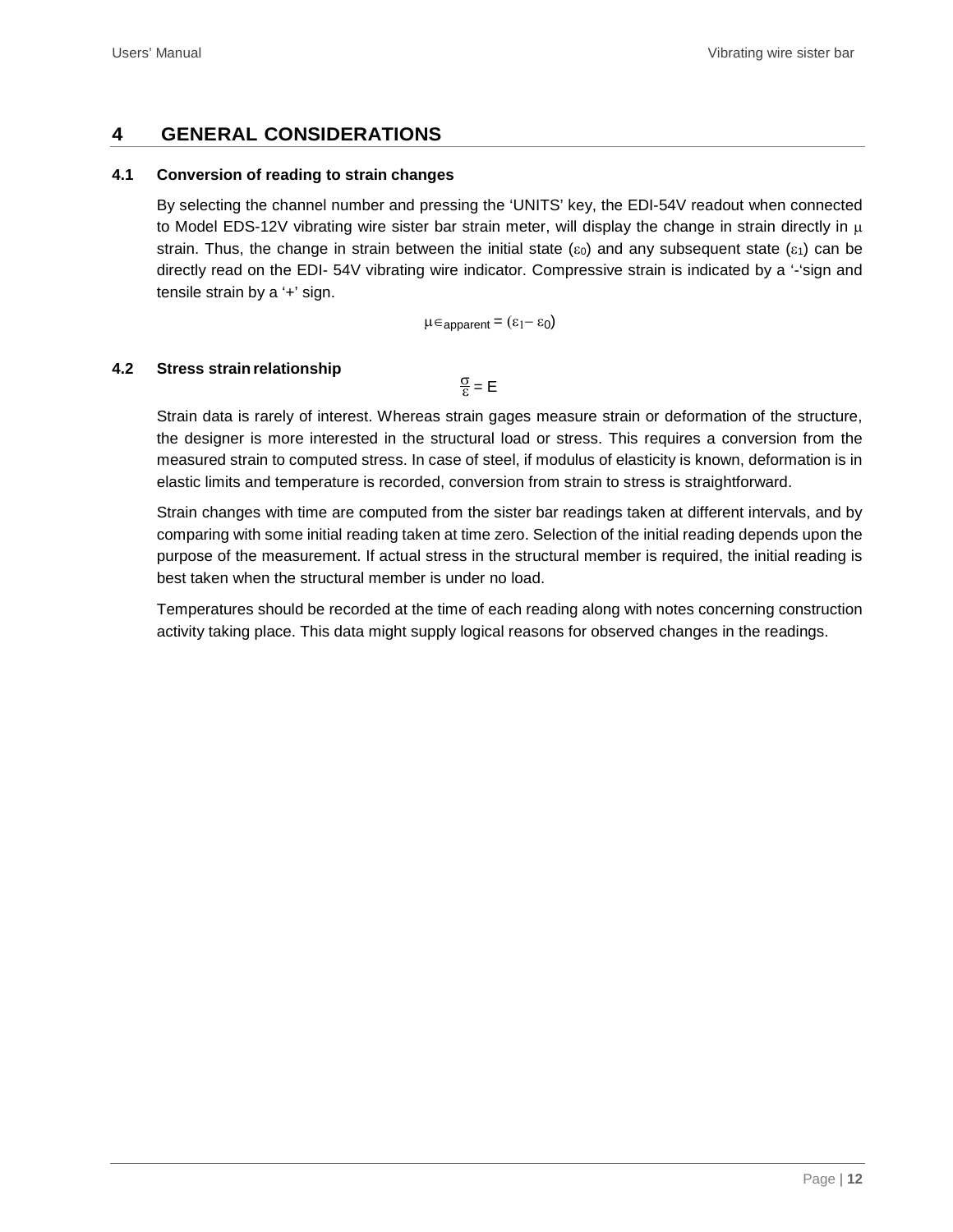## <span id="page-14-0"></span>**5 THERMISTOR - TEMPERATURE RESISTANCE CORRELATION**

#### **Thermistor typeDale 1C3001-B3**

#### <span id="page-14-1"></span>**5.1 Temperature resistance equation**

|       |     | T = $1/[A + B(LnR) + C(LnR)^3] - 273.2$ °C |
|-------|-----|--------------------------------------------|
| where |     | temperature in °C                          |
|       | LnR | Natural log of thermistor resistance       |
|       | А   | 1.4051 x $10^{-3}$                         |
|       | B   | $2.369 \times 10^{-4}$                     |
|       |     | $1.019 \times 10^{-7}$                     |

| Ohm    | Temp. °C | Ohm    | Temp. °C       | Ohm   | Temp. °C |
|--------|----------|--------|----------------|-------|----------|
| 201.1k | $-50$    | 16.60K | $-10$          | 2417  | $+30$    |
| 187.3K | $-49$    | 15.72K | $-9$           | 2317  | 31       |
| 174.5K | $-48$    | 14.90K | $-8$           | 2221  | 32       |
| 162.7K | $-47$    | 14.12K | $-7$           | 2130  | 33       |
| 151.7K | $-46$    | 13.39k | $-6$           | 2042  | 34       |
| 141.6K | $-45$    | 12.70K | $-5$           | 1959  | 35       |
| 132.2K | $-44$    | 12.05K | $-4$           | 1880  | 36       |
| 123.5K | $-43$    | 11.44K | $-3$           | 1805  | 37       |
| 115.4K | $-12$    | 10.86K | $-2$           | 1733  | 38       |
| 107.9K | $-41$    | 10.31K | $-1$           | 1664  | 39       |
| 101.0K | $-40$    | 9796   | $\mathbf 0$    | 1598  | 40       |
| 94.48K | $-39$    | 9310   | $+1$           | 1535  | 41       |
| 88.46K | $-38$    | 8851   | $\overline{c}$ | 1475  | 42       |
| 82.87K | $-37$    | 8417   | 3              | 1418  | 43       |
| 77.66K | $-36$    | 8006   | $\overline{4}$ | 1363  | 44       |
| 72.81K | $-35$    | 7618   | 5              | 1310  | 45       |
| 68.30K | $-34$    | 7252   | 6              | 1260  | 46       |
| 64.09K | $-33$    | 6905   | 7              | 1212  | 47       |
| 60.17K | $-32$    | 6576   | 8              | 1167  | 48       |
| 56.51K | $-31$    | 6265   | 9              | 1123  | 49       |
| 53.10K | $-30$    | 5971   | 10             | 1081  | 50       |
| 49.91K | $-29$    | 5692   | 11             | 1040  | 51       |
| 46.94K | $-28$    | 5427   | 12             | 1002  | 52       |
| 44.16K | $-27$    | 5177   | 13             | 965.0 | 53       |
| 41.56k | $-26$    | 4939   | 14             | 929.6 | 54       |
| 39.13K | $-25$    | 4714   | 15             | 895.8 | 55       |
| 36.86K | $-24$    | 4500   | 16             | 863.3 | 56       |
| 34.73K | $-23$    | 4297   | 17             | 832.2 | 57       |
| 32.74K | $-22$    | 4105   | 18             | 802.3 | 58       |
| 30.87K | $-21$    | 3922   | 19             | 773.7 | 59       |
| 29.13K | $-20$    | 3748   | 20             | 746.3 | 60       |
| 27.49K | $-19$    | 3583   | 21             | 719.9 | 61       |
| 25.95K | $-18$    | 3426   | 22             | 694.7 | 62       |
| 24.51K | $-17$    | 3277   | 23             | 670.4 | 63       |
| 23.16K | $-16$    | 3135   | 24             | 647.1 | 64       |
| 21.89K | $-15$    | 3000   | 25             | 624.7 | 65       |
| 20.70K | $-14$    | 2872   | 26             | 603.3 | 66       |
| 19.58K | $-13$    | 2750   | 27             | 582.6 | 67       |
| 18.52K | $-12$    | 2633   | 28             | 562.8 | 68       |
| 17.53K | $-11$    | 2523   | 29             | 525.4 | 70       |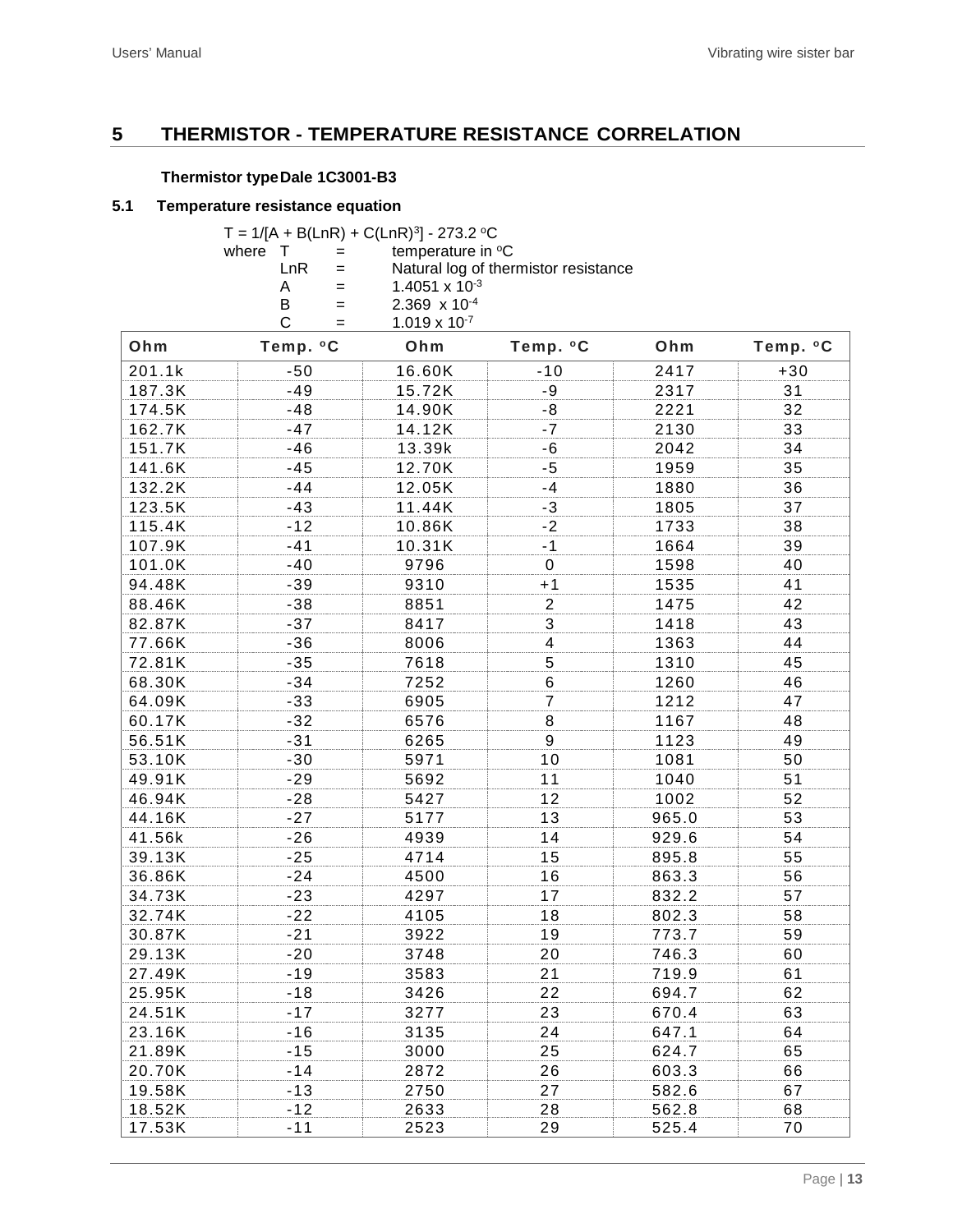#### <span id="page-15-0"></span>**5.2 Temperature effect**

The thermal coefficient of expansion of the embedment strain gage is 11.0 ppm/°C and concrete varies from  $10 - 13$  ppm/ $\degree$ C. Correction for temperature variation is seldom required in field use. In case correction is required for any specific application, it is best to embed a sister bar strain meter from the same batch in a representative concrete block and conduct actual temperature tests under controlled conditions. The difference in thermal coefficient of expansion so obtained can then be applied as a temperature correction.